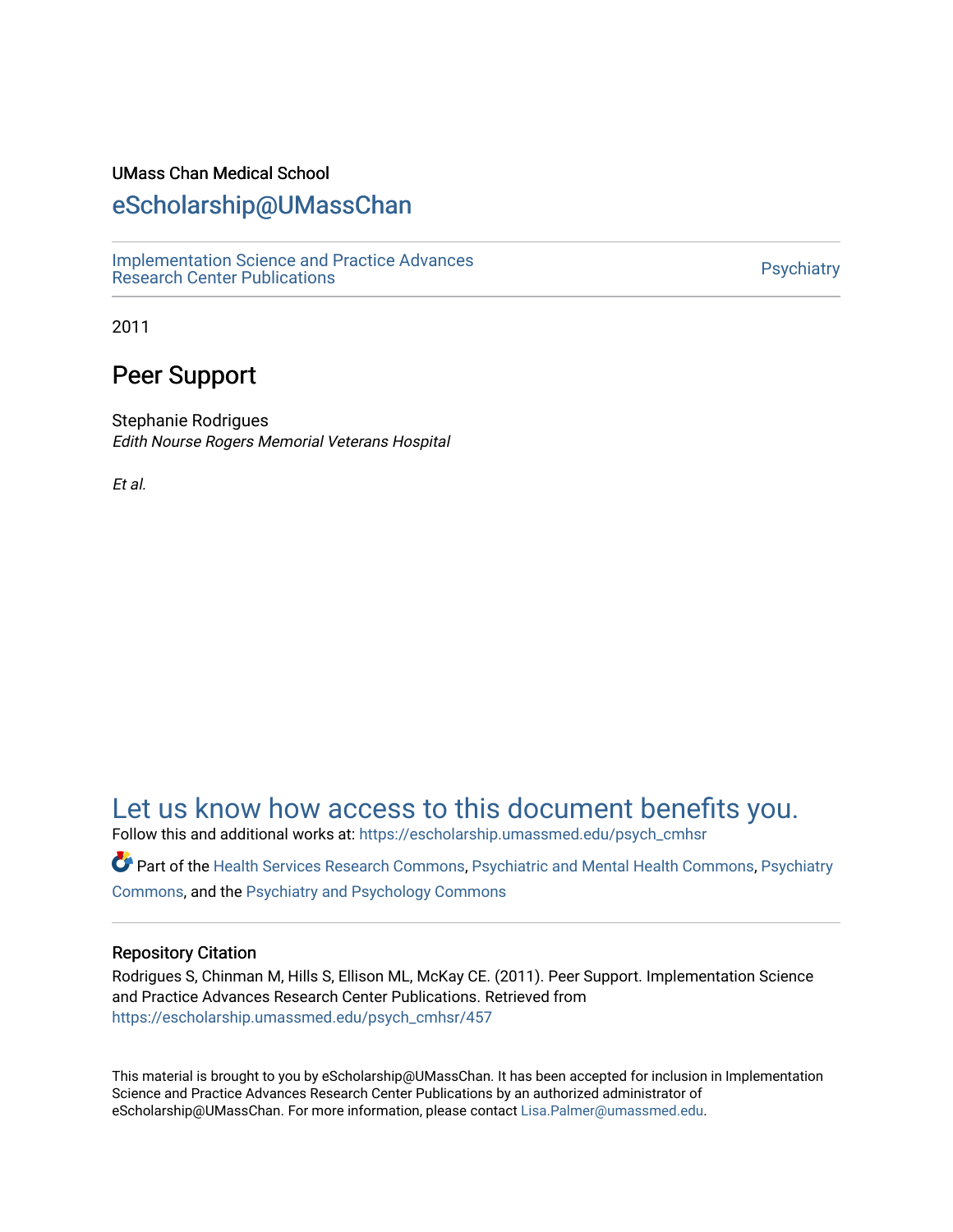

*This chapter is intended for those serving on MISSION-VET teams as Peer Support Specialists (PSS). It explains the unique role of the position. Following an overview of their role within the MISSION-VET treatment program, the chapter explains how the PSS works with the MISSION-VET Case Manager. It also highlights how the PSS serves as a role model and as a source of encouragement and support to Veterans receiving MISSION-VET services. Case examples are included to illustrate how PSSs facilitate discussions on topics of particular concern to Veterans receiving treatment services and how the PSS continues to meet with Veterans regularly once they have transitioned to the community. It also includes special considerations that are unique to the role of the PSS.*

*"…this is something you'd have to be willing to do for free in order to do it for pay."* 

 **- MISSION-VET Peer Support Specialist**

# *A. Overview of the MISSION-VET Peer Support Specialist's Responsibilities*

During the often lengthy and difficult process of rebuilding a life in the community, Veterans receiving MISSION-VET services can benefit greatly from the support of someone with similar experiences — someone who can offer advice and empathy when the Veteran faces challenges along the way. In addition to being a Veteran themselves, each Peer Support Specialist (PSS) on the MISSION-VET treatment team has recovered from challenges (homelessness, unemployment, substance abuse, and mental illness) similar to those faced by the Veterans with whom they are working. Each has also received training specific to serving as a PSS. As MISSION-VET PSSs advocate for the Veterans on their caseload, share wellness and relapse prevention strategies, and provide practical supports to improve socialization and community life skills, the unique mix of camaraderie and leadership empowers Veterans to selfdetermine their own recovery goals.

MISSION-VET PSSs are full staff members on the MISSION-VET treatment team; as such, their role is central no matter where MISSION-VET services are initiated. However, if MISSION-VET service delivery is initiated while the Veteran is receiving treatment in an institutional setting, MISSION- VET PSSs facilitate weekly peer support group sessions. These sessions present opportunities for rapport-building, discussions of the upcoming transition, and assessments of anticipated practical supports, while introducing and emphasizing selfcare and socialization skills. MISSION-VET PSSs who have not facilitated groups before should look to the MISSION-VET Case Manager (CM) or Clinical Supervisor as models, or they may request training to help them develop confidence and skills as a group leader.

If service delivery is initiated after the Veteran has transitioned to the community, the MISSION-VET PSS will address the same topics as they become relevant to the Veteran in one-toone conversations. Peers meet with the Veteran, often in the Veteran's place of residence, ensuring that the Veteran is utilizing the appropriate supports (including community mental health and substance abuse treatment programs, 12-step meetings, and vocational/educational rehabilitation services). If the Veteran is not using these supports, MISSION-VET PSSs facilitate the process by accompanying Veterans to 12-step meetings or by assertively bringing them to their appointments.

In their "check in" sessions with Veterans, MISSION-VET PSSs can reinforce both the work Veterans have done in Dual Recovery Therapy (DRT) sessions (led by a MISSION-VET CM) as well as the work Veterans have done on the Self-Guided Exercises contained in the *MISSION-VET Consumer Workbook*.

A primary goal of the MISSION-VET team is to encourage the Veteran's involvement in adjunctive self-help and mutual support services, such as Alcoholics Anonymous (AA) and Narcotics Anonymous (NA), where he or she will be exposed to others who are further along in recovery. These services and relationships are essential to the recovery process and become increasingly important as the Veteran transitions from the MISSION-VET program to complete reliance on communitybased services.

#### Implications of the "Critical Time Intervention" Model

The MISSION-VET approach uses the tested model of "Critical Time Intervention" (CTI) case management. This approach offers different types of support to the Veteran in different phases of the transition to community life. The three

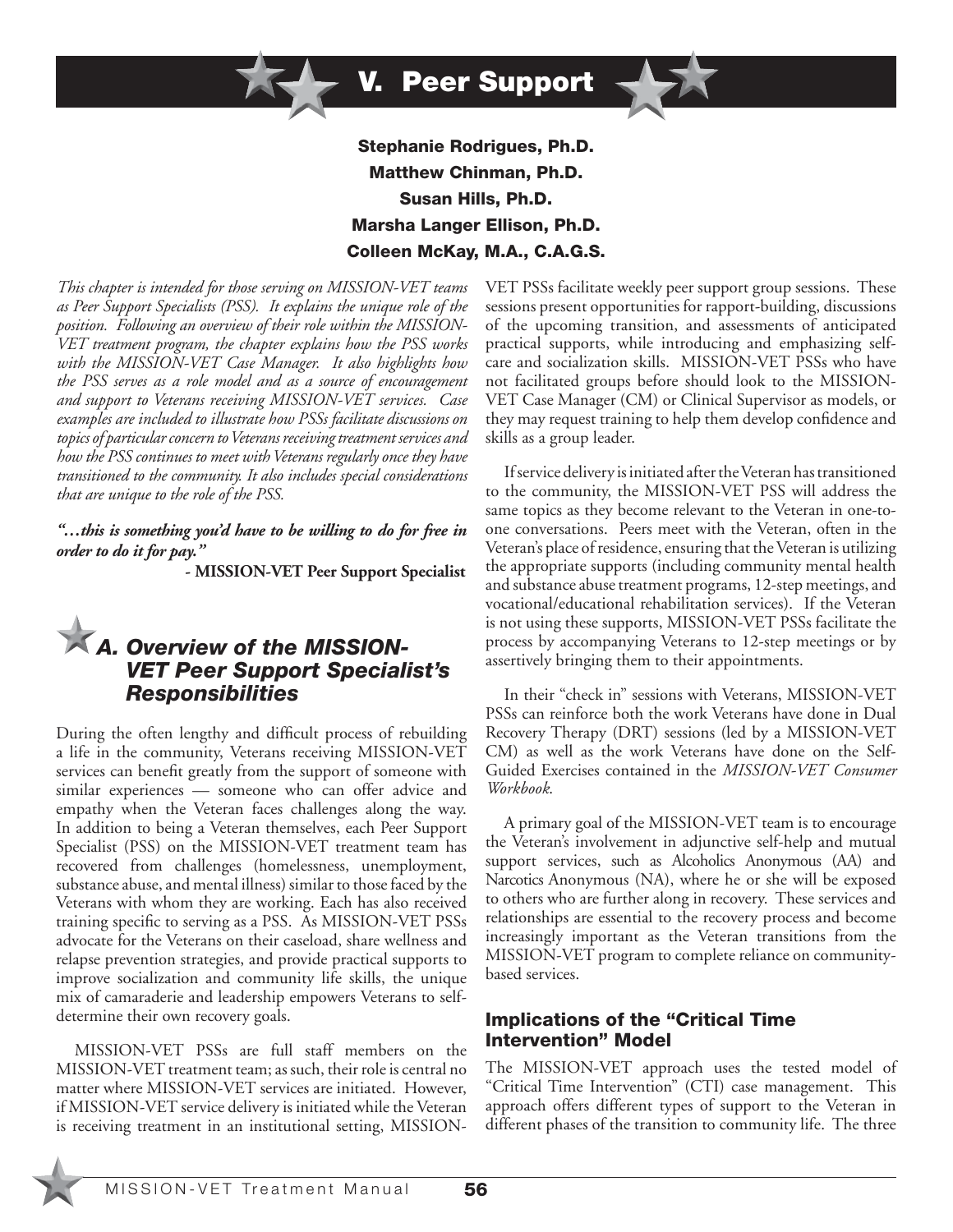distinct phases of care are: (1) Transition to community (the initial phase of intense support), (2) Try-Out (in which the Veteran accepts increasing responsibility for maintaining a healthy approach to life), and  $(3)$  Transfer of care (in which the Veteran relies increasingly on community supports rather than the MISSION-VET team, and the program comes to an end).

Consistent with the CTI approach, the team gradually reduces its frequency of contact with the Veteran over the course of the intervention to reinforce the use of community supports and independent living. Therefore, peer support must be provided in a way that fosters independence and focuses on helping the Veteran learn self-advocacy skills and establish connections in the community that he/she can maintain independently upon completion of the MISSION-VET program. In order to accomplish this, the MISSION-VET PSS works in close collaboration with the MISSION-VET CM. Both the PSS and CM have the mutual goal of ensuring that Veterans assigned to their team have the resources and skills they need to achieve the goals they have set for themselves as well as for continued growth in their recovery.

#### **Overview of the MISSION-VET Peer Support Specialist's Responsibilities**

#### CTI Phase 1: Transition to the Community

#### **The MISSION-VET PSS:**

- Meets with the Veteran periodically to establish rapport and encourage the Veteran in the changes he or she is making.
- Provides input on the MISSION-VET treatment plan.
- Conducts group or individual peer support sessions on topics related to the transition to healthy living in a community setting.
- Discusses exercises and readings in the MISSION-VET Consumer Workbook with the Veteran.
- Works with the MISSION-VET CM to identify community resources essential for successful community integration.
- Assists with executing the discharge plan and helps the Veteran overcome barriers that arise in using key community supports, including accompanying the Veteran to appointments and meetings when helpful.

#### CTI Phase 2: Try-Out

#### **The MISSION-VET PSS:**

- Continues to facilitate linkages that have already been established, helping the Veteran think through and resolve obstacles and challenges.
- Redirects the Veteran's attention to exercises in the *MISSION-VET Consumer Workbook* as needed, helping the Veteran recommit to goals and strategies or, when needed, express new ones.
- Identifies any gaps in support system, barriers in accessing services, or areas where the Veteran needs more support, and works with the CM and other providers to address these gaps.

#### CTI Phase 3: Transfer of Care

#### **The MISSION-VET PSS:**

- Celebrates the Veteran's ability to maintain goals in healthy living and puts relapses or slips in perspective.
- Reflects (with the Veteran) on work that has been accomplished thus far and acknowledges end of participation in MISSION-VET program.
- Reminds Veteran of supports that have been established, says goodbye, and wishes the Veteran the best of luck in continued recovery.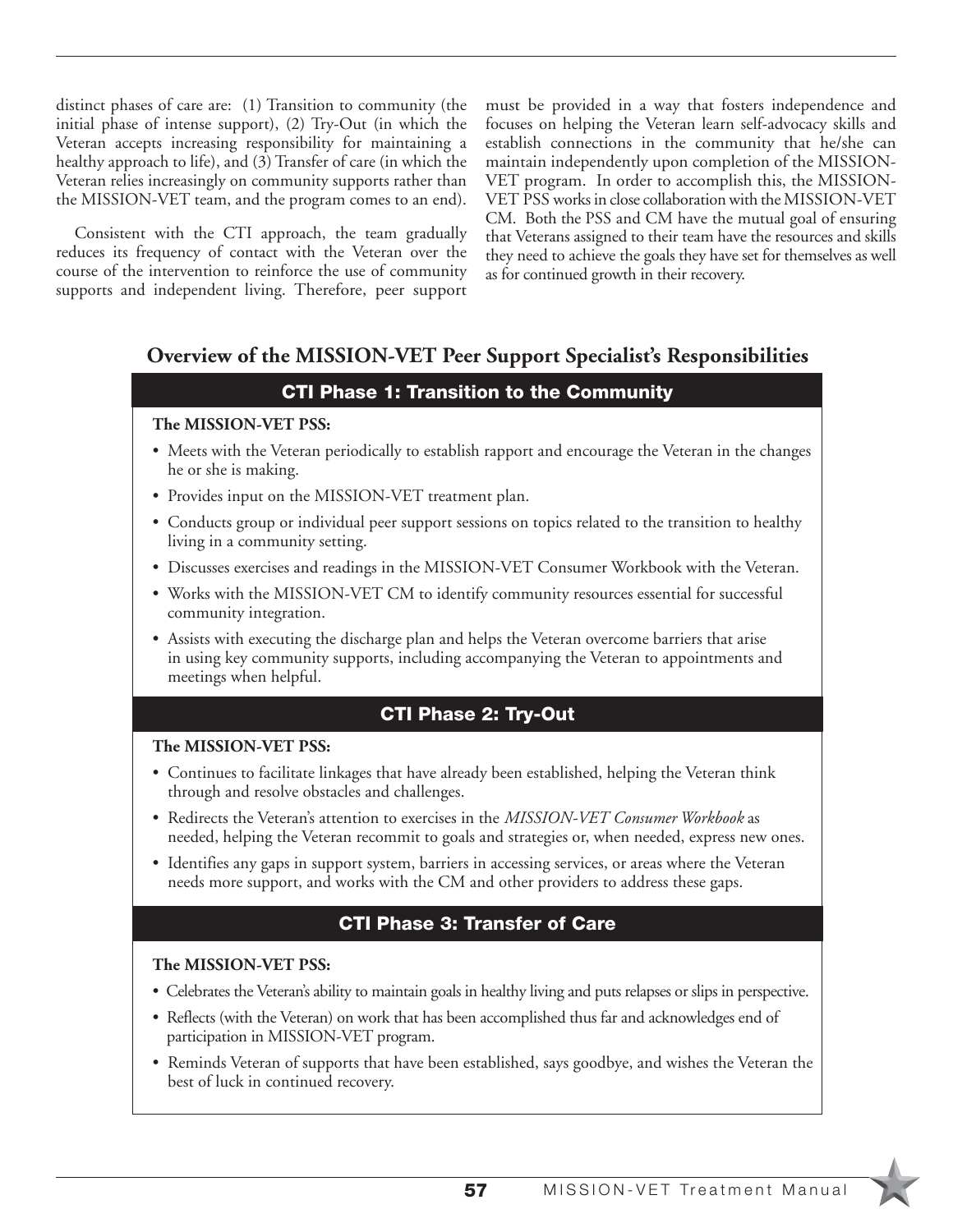# *B. Working Effectively as a MISSION-VET Treatment Team*

MISSION-VET PSSs and CMs are paired into permanent teams and share primary responsibility for the Veterans assigned to each pair. Other members of the MISSION-VET team might provide back-up services; however, respecting the assignment of Veterans to particular teams is important to wellcoordinated care. PSSs sometimes have contact with Veterans assigned to another MISSION-VET PSS/CM team; this may occur through a chance meeting in the residential or inpatient treatment center, in the community, or if a Veteran seeks out a particular PSS. Such contact is acceptable, but when a PSS discusses issues of clinical significance (i.e., issues that relate to the Veteran's mental health or substance abuse recovery) with Veterans who are assigned to another team, the PSS must encourage the Veteran to relay any relevant information to the PSS/CM team to whom that Veteran is assigned, as this is often information critical to recovery.

For the team relationship to work effectively, it is critical that both team members share information with one another about the contact they have with the Veteran. These communications help team members support each other's work and track evolving issues that may require special intervention. The PSS may tell the CM that the Veteran has been seeing drug-using friends at their old haunts, or a CM may tell the PSS that a Veteran has been shy and nervous about going to AA meetings and asks the PSS to offer to attend a meeting with that Veteran. At their regularly scheduled supervision meetings with the Clinical Supervisor, or earlier if necessary, the PSS/CM team should share any serious problems on which they would like guidance or assistance, preferably at an earlier enough stage to plan an intervention.

Depending on the issues to be addressed and the preferences of each Veteran, PSSs and CMs may meet with the Veteran together or separately. When the PSS and CM meet with the Veteran separately, the authors suggest that the PSS and CM meet and discuss their observations and concerns regarding the Veteran regularly. By working together smoothly, team members can enhance their effectiveness and ensure each Veteran enrolled in the MISSION-VET program is receiving consistent messages and support. Veterans are informed at the outset of their participation that information is shared among MISSION-VET team members to better facilitate their care.

Within individual teams, the PSS and the CM coordinate care in order to promote consistency in service delivery. Many roles and responsibilities are shared, with each member offering his or her skills and perspectives to assist the Veteran in achieving important goals. Each team member, however, also has areas of primary responsibility (see the table, "Responsibilities/ Roles of the MISSION-VET Peer Support Specialist and Case Manager"). The MISSION-VET CM takes the lead in the developing treatment plans, but the plans should reflect the PSS's input. When one team member assumes a primary role in a certain area, the other team member provides assistance and serves in the primary or lead capacity when the primary team member is temporarily unable to fulfill that duty (for example, due to absence or sickness). While both PSSs and CMs share responsibility for assisting Veterans with use of the *MISSION-VET Consumer Workbook*, it is really the PSS who checks in with the Veteran regularly; while CMs ensure that the appropriate 12-step supports are in place, it is the PSS who actually accompanies Veterans to meetings if necessary.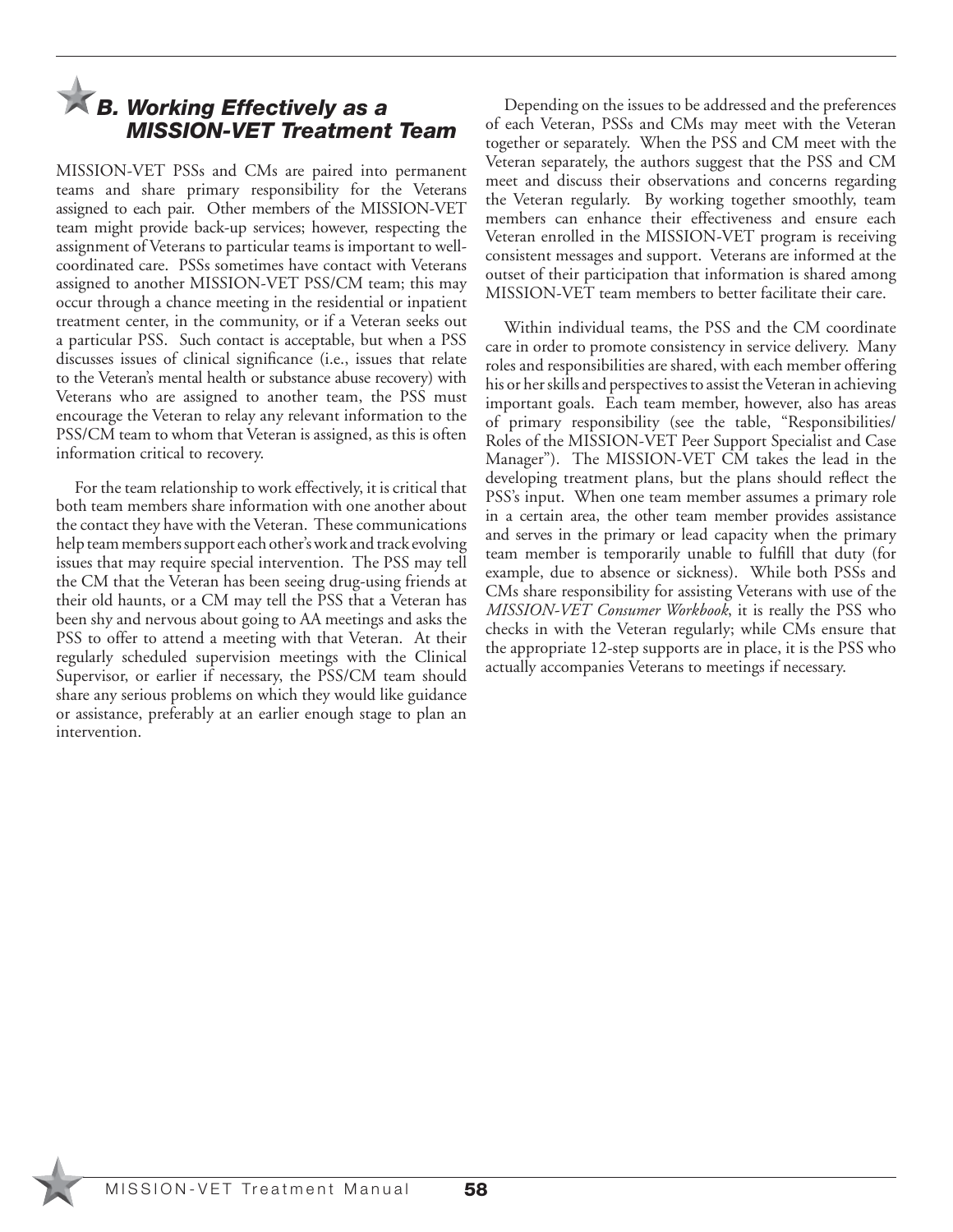# **Responsibilities/Roles of MISSION-VET Peer Support Specialist and Case Manager**

| <b>Primary Responsibility</b><br>of PSS, with Input from<br>the CM                                                                                                                                                                                                                                                                                                                                                                                                                                                                                                                                                                              | <b>Primary Responsibility</b><br>of CM, with Input from<br>the PSS                                                                                                                                                                                                                                                                                                                                                                                                                                                                                                                                                                                                                                                          | <b>Responsibilities Shared</b><br>by the CM and PSS                                                                                                                                                                                                                                                                                                                                                                                                                                                                                                                                                                                                                                                                                        |
|-------------------------------------------------------------------------------------------------------------------------------------------------------------------------------------------------------------------------------------------------------------------------------------------------------------------------------------------------------------------------------------------------------------------------------------------------------------------------------------------------------------------------------------------------------------------------------------------------------------------------------------------------|-----------------------------------------------------------------------------------------------------------------------------------------------------------------------------------------------------------------------------------------------------------------------------------------------------------------------------------------------------------------------------------------------------------------------------------------------------------------------------------------------------------------------------------------------------------------------------------------------------------------------------------------------------------------------------------------------------------------------------|--------------------------------------------------------------------------------------------------------------------------------------------------------------------------------------------------------------------------------------------------------------------------------------------------------------------------------------------------------------------------------------------------------------------------------------------------------------------------------------------------------------------------------------------------------------------------------------------------------------------------------------------------------------------------------------------------------------------------------------------|
| • Help Veterans advocate for<br>themselves with providers<br>and ensure effective two-way<br>communications<br>• Recreational planning and<br>modeling healthy living using<br>free or low-cost community<br>resources<br>• Linkage to community<br>mental health and substance<br>abuse recovery programs<br>(NA/AA)<br>• Accompany Veterans to<br>clinical appointments, job<br>interviews, recreational<br>activities, and self-help group<br>meetings<br>Increase motivation toward<br>$\bullet$<br>recovery goals<br>• Assist Veterans with<br>Consumer Workbook exercises<br>and readings, discuss<br>material, and reinforce<br>insights | • Orientation/introduction,<br>mid-program progress check,<br>transition to community, and<br>discharge plans<br>• Management of clinical crises<br>• Delivery of DRT psycho-<br>educational and booster<br>sessions at each visit<br>• Identify, monitor, and provide<br>referrals for trauma-related<br>symptoms<br>• Provide vocational/<br>educational supports as<br>needed: interview skills<br>training, resume building,<br>linkages to education and<br>training programs<br>• Facilitate linkage to other<br>clinical services<br>• Communicate with clinical<br>service providers<br>• Review and work through<br>benefits and entitlements<br>issues (Social Security Income<br>and Social Security Disability) | • Weekly team meetings<br>with staff providing care<br>at inpatient/residential<br>treatment facility<br>• Discharge session from the<br>treatment facility<br>• Linkage to needed<br>community services,<br>including vocational/<br>educational supports and<br>trauma-related treatment<br>resources<br>• Assistance with housing<br>maintenance<br>• Ongoing monitoring of<br>symptoms, psychoeducation<br>and training in symptom<br>management, coping skills,<br>medication compliance,<br>problem solving, and relapse<br>prevention<br>• Transportation assistance<br>• Provide support during job<br>stresses<br>• Provide support during<br>clinical crises<br>• Refer out as appropriate<br>during exacerbation of<br>symptoms |

# *C. Initiating Relationships with Veterans*

#### Orientation to the MISSION-VET Program

The initial MISSION-VET session occurs after the intake conducted by staff of the inpatient/residential treatment facility or upon referral from clinicians/case managers in other VA or community programs. Before the MISSION-VET CM and PSS meet the Veteran, the MISSION-VET Clinical Supervisor (or if necessary the CM) performs a diagnostic assessment and screens the Veteran to determine his or her eligibility for the program.

Once the Veteran has been determined eligible and has agreed to participate in the MISSION-VET program, the Veteran is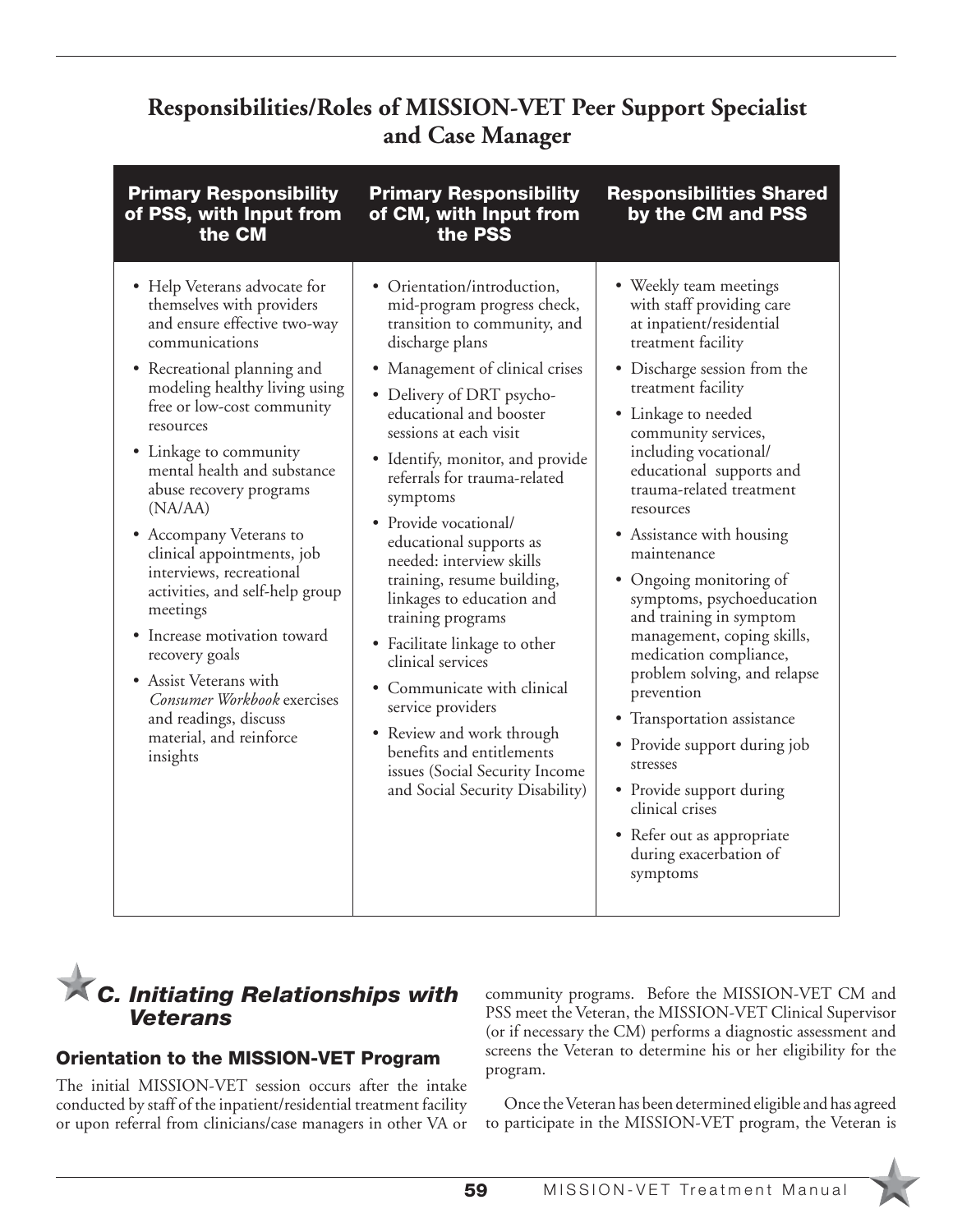introduced to his/her permanent MISSION-VET CM, who schedules an introductory meeting to begin the process of getting to know the Veteran. Both the MISSION-VET CM and PSS should participate in the meeting if possible, but if necessary the Veteran can meet with CM and PSS separately. This initial 45-minute orientation meeting is an opportunity for the MISSION-VET treatment team to learn about the Veteran's goals, barriers, strengths, hopes, and interests as well as the Veteran's triggers, coping skills, and available supports.

The orientation session lays the foundation for a healthy working relationship between the Veteran and MISSION-VET treatment staff, builds the Veteran's understanding of the program and what to expect, marks the beginning of MISSION-VET treatment planning, encourages hope, and lets the Veteran know that he or she will have both support in meeting obstacles that may arise – as well as people who will cheer and celebrate as the Veteran achieves his or her treatment and recovery goals.

During this initial meeting, the MISSION-VET PSS takes a relaxed and supportive stance. She or he explains that the PSS's role is different than the CM's and offers to help clarify any aspects of MISSION-VET that the Veteran might, even after meeting with the MISSION-VET Clinical Supervisor or CM, not understand. In general, Veterans appear to be relatively comfortable with the informal nature of the relationship with the PSS. Sometimes, however, establishing rapport with a Veteran enrolled in the MISSION-VET program will take some extra work.

During the orientation session, the CM and/or PSS give the Veteran the *MISSION-VET Consumer Workbook* and explain that the Workbook contains three important components:

- 1. Tools that will be used as part of DRT sessions led by the CM,
- 2. Exercises that are keyed to the DRT sessions which are reviewed in peer-led sessions, and
- 3. Advice from people who have made similar transitions designed to help the Veteran settle into their communities.

 While the Workbook is essential to MISSION-VET program orientation and symbolically offers the Veteran a "gift" of support materials, it is our experience that Veterans can initially become somewhat overwhelmed with the content of the Workbook. Therefore, it is the responsibility of the PSS to provide an effective introduction to the Workbook. It is important that the PSS ensures the overview of the Workbook is not seen as overwhelming, but rather as a critical resource that can be used throughout the duration of MISSION-VET services and as a set of tools for recovery beyond the Veteran's time in the MISSION-VET program.

While MISSION-VET PSSs have the lead role in facilitating the Veteran's use of exercises and readings contained in the *MISSION-VET Consumer Workbook* (other than those used in DRT), the CM should be made aware of, and review with the Veteran, any significant issues raised by these materials.

#### Working with Veterans in a Treatment **Setting**

For Veterans who reside in an institutional setting, MISSION-VET PSSs get to know their assigned Veterans both directly, through peer-led group discussions, and indirectly, through treatment team meetings. Along with the MISSION-VET CM, the PSS attends weekly treatment team meetings held by the staff of the treatment facility. By participating in these meetings, the MISSION-VET team learns more about a Veteran's clinical course and provides opportunities to build relationships with residential care staff. Additionally, by building trust and camaraderie with Veterans during their inpatient/residential stay, the MISSION-VET team can deliver targeted and informed treatment upon discharge.

Maintaining proper boundaries between the services and staff of the treatment facility and the MISSION-VET team is important; however, the role of the MISSION-VET PSS is less likely than that of the MISSION-VET CM to be seen as conflicting with that of the clinician or case manager in charge of providing services in the inpatient or residential facility. Thus, the MISSION-VET PSS typically has more extensive contacts with the Veteran in the treatment facility prior to community transition than the CM.

#### Opportunities for Contact in the Treatment Facility with Veterans Receiving MISSION-VET Services

- 1. An initial meeting orienting the Veteran to the MISSION-VET program
- 2. Informal contacts
- 3. A transitional session near the end of the stay in the treatment facility
- 4. Weekly group sessions led by the Peer Support Specialist

# *D.* Using the *MISSION-VET Consumer Workbook*

As described earlier, the *MISSION-VET Consumer Workbook* is given to the Veteran during the orientation session. The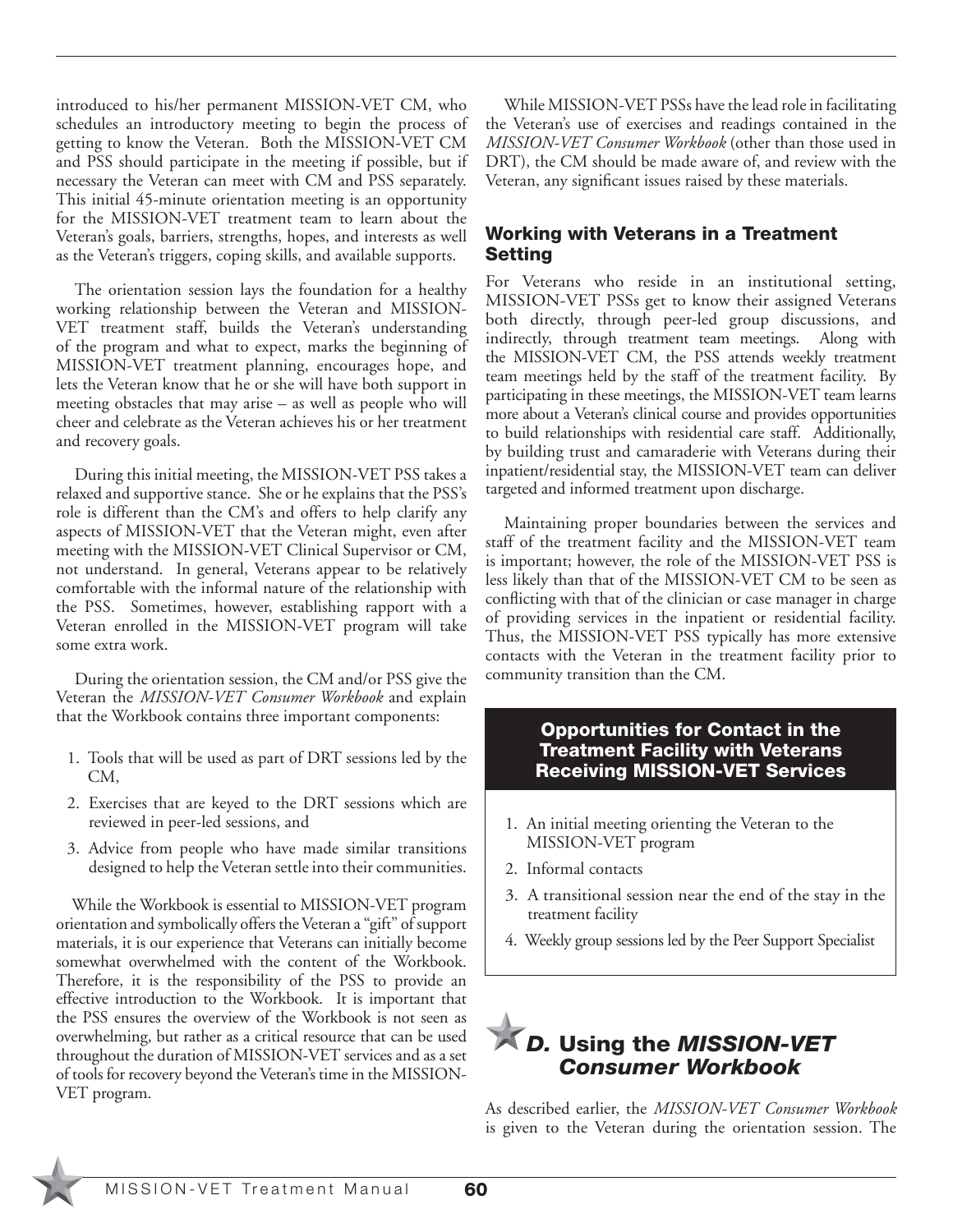Workbook is divided into two parts. The first part contains Self-Guided Exercises; Dual Recovery Therapy: Tools and Readings; and Checklists. The second part contains readings on Sustaining Recovery and Community Living. While the authors encourage Veterans to complete the self-guided exercises contained in Part 1 independently, the MISSION-VET PSS plays a critical role in the completion of these exercises and in helping the Veteran put new skills and discoveries into action.

Part 1 of the Workbook also contains DRT exercises, which are discussed during the DRT individual or group sessions led by the MISSION-VET CM (the PSS works with the Veteran to complete the worksheet in advance). The Veteran's written responses to DRT exercises can be a helpful resource and a reminder of the Veteran's commitment to achieving personal goals, the skills that help maintain recovery, and the essential concepts that will help the Veteran stay focused on their recovery. It is helpful for both MISSION-VET PSSs and CMs to refer back to the Veteran's "triggers" for substance use, his or her personal goals, and plans for recreational activities—either as a reminder, or as an opportunity to re-envision the path to recovery.

PSSs have a brief weekly check-in session to review each exercise that the Veteran has completed in the *MISSION-VET Consumer Workbook*. Although Veterans receiving MISSION-VET services while they are in inpatient/residential care participate in DRT sessions and other structured sessions, MISSION-VET peer-led sessions are unique because they offer the PSSs "been there, done that" perspective. The amount of time spent is variable, depending in part on whether a Veteran needs to work through an issue raised by the DRT worksheets, the *MISSION-VET Consumer Workbook* Self-Guided Exercises, or the readings. Approximately 10 minutes a week is set aside for this purpose. This could also be done in a longer individual session with the MISSION-VET PSS or, if appropriate, it could be brought into the PSS group session as an issue for everyone to discuss.

For those Veterans leaving an institutional treatment facility, the readings in the latter part of the MISSION-VET Workbook become particularly relevant, raising issues that may concern the Veteran, suggesting opportunities for useful discussion. Case managers facilitate the use of readings related to the transition to the community, which should correspond with the transitional care sessions. However, as is the case with the exercises described above, the PSS provides in-depth assistance as Veterans process readings and work through fears and concerns. Because the CM and PSS work as a team, it is critical to have an ongoing dialogue about the Veteran's progress regarding the readings in the Workbook and the issues that may be of concern to the Veteran. The readings also provide an opportunity for PSSs to share their own stories about re-entry in the community and the issues they faced.

Part 2 of the *MISSION-VET Consumer Workbook* includes a brief explanation of the most common mental health conditions of those Veterans entering the MISSION-VET program. This explanation is meant to serve as a resource for Veterans as they work their way through the different phases of the program. In addition to the explanation of these mental health conditions, the Workbook also offers a table with the most common medications used to treat those problems as well as the possible side effects that could occur from these medications. We point this information out for two reasons:

- Veterans enrolled in MISSION-VET may want to talk about the materials in one of their sessions with the PSS.
- Authors have received feedback from MISSION-VET staff that these materials, particularly the table of medications and side effects, are a useful resource.

# *E. Peer Support Sessions*

For Veterans in residential treatment or a congregate living facility, the PSS leads a weekly group session of approximately 60-90 minutes (see Appendix H). These group sessions are scheduled at different times and conducted by different PSSs in order to accommodate the varying schedules of Veterans; however, each MISSION-VET PSS covers the same selected topic for the week. The 11 topics (see *Peer-led Sessions* table) have been identified by PSSs from past MISSIONbased projects as having particular relevance to those Veterans currently residing in treatment facilities or congregate living arrangements as they prepare themselves for independent community living.

These group discussions serve several purposes. From the standpoint of the MISSION-VET program, the primary purpose is to establish a sense of camaraderie among Veterans and the PSS, so that, after the Veteran is discharged from the institutional setting, he or she is already comfortable seeking and accepting support and advice from the MISSION-VET PSS. The weekly peer-led sessions offer Veterans a forum to air their concerns, fears, questions, and hopes in a safe environment, knowing that they will not be judged and knowing that their peers (both the MISSION-VET PSS and their fellow Veterans) will support them. These sessions also offer a chance to begin work (on developing some of the skills and achieving some of the goals) that will continue post-discharge.

For Veterans who are already living independently–for example, if housing has been obtained through the HUD-VASH program–peer-led sessions often occur at the Veteran's residence. While these sessions are delivered individually rather than in a group setting, they use the same 11 topic areas as in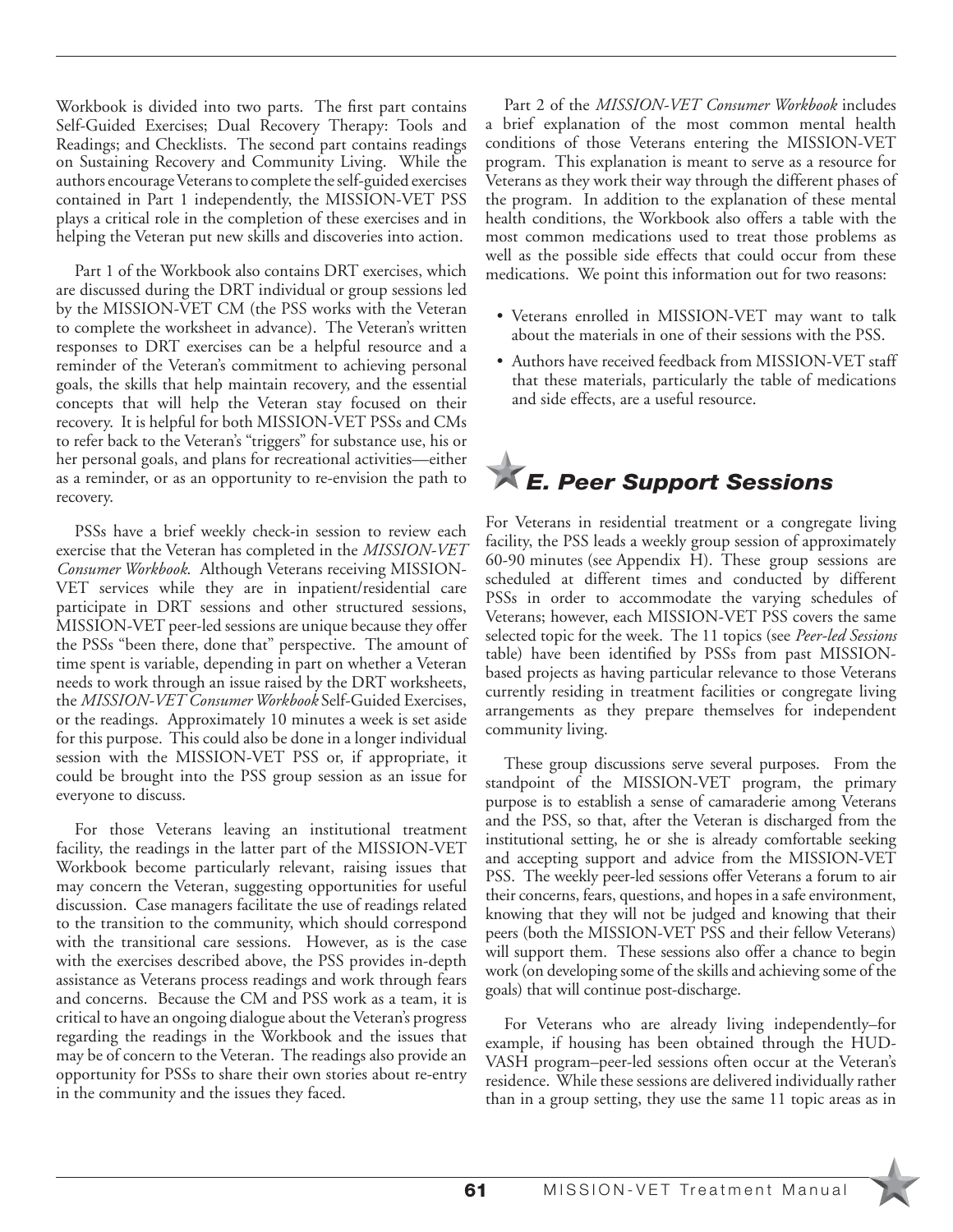the group format, and the purpose of each session is the same. The peer-led sessions allow the Veteran to air any concerns with living arrangements or adjustment to the community; the MISSION-VET PSS can then identify problems and relay information back to the treatment team. Additionally, these sessions allow the Veteran to discuss concerns, ask additional questions, and express their future hopes in a comfortable, relaxed environment free of judgment and full of support.

#### Topic Exercises for Peer-led Sessions

- 1. Willingness
- 2. Self-acceptance and respect
- 3. Gratitude
- 4. Humility
- 5. Dealing with frustration
- 6. Handling painful situations
- 7. Significance of honesty
- 8. Courage
- 9. Patience
- 10. Medicine maintenance
- 11. Making a good thing last

#### Format

The design of the weekly peer-led sessions deliberately avoids excessive structure as Veterans receiving MISSION-VET services participate in a number of structured activities either in the residential treatment program, structured outpatient programs, or in other programs relevant to their recovery. As a result, MISSION-VET PSSs strive to present a more relaxed atmosphere.

#### j Structure of Weekly Peer-led MISSION-VET Meetings in the Treatment Facility

- A brief introduction to the day's topic, why it was chosen, and why it is something important for Veterans to think about
- Personal insight or a story offered by the Peer Support Specialist in order to further set up the topic
- Questions to spark discussion, if needed
- A facilitated discussion on the topic

When issues arise in peer-led sessions that involve safety or other critically important issues, the MISSION-VET PSS's first step is to encourage the Veteran to further discuss the issue with the rest of the treatment team, particularly the CM. The PSS shall also indicate to the Veteran that he/she must share this information with the treatment team.

# *F. Providing Support in the Community*

#### Providing Input into the Discharge Plan from a Treatment Facility

If the Veteran is re-entering the community from a treatment facility, the MISSION-VET team will not only have its own plan for helping the Veteran, but will also play a key role in fulfilling the goals of the discharge plan. While staff from the treatment facility create discharge plans for each Veteran reentering the community, the MISSION-VET team, including PSSs, have input into this plan. The MISSION-VET PSS's input is coordinated through the CM assigned to the same Veteran. This input reflects insights gained from informal contacts, observing the Veteran's behavior in group sessions, and from information learned from weekly treatment team meetings.

The MISSION-VET PSS often offers their personal insights and observations about the Veteran and his or her needs. For example, the PSS might feel that a particular transitional housing program might or might not be a good fit for a particular Veteran and could share this recommendation and the reasoning behind it. The Veteran and his or her treatment team at the institutional treatment facility may take these insights into account as they finalize the plan. When conflicts arise between the MISSION-VET PSS and CM or between the PSS/CM and the inpatient/residential treatment facility staff regarding the care of a Veteran enrolled in the MISSION-VET program, the MISSION-Vet team should raise the issue with the Clinical Supervisor, who works with each party to provide guidance and resolve the conflict.

After the discharge plan from the facility is completed, the assigned MISSION-VET PSS/CM meets with the Veteran to discuss the plan and the role that the team will play in supporting the plan. This meeting, which occurs prior to the Veteran's discharge from the institutional facility, is called the "Transitional Session." As MISSION-VET PSSs may have already formed strong bonds with "their" Veterans while they were in the institutional treatment facility, PSSs play a crucial role in helping Veterans achieve the goals that they have set for themselves as they fully integrate into the community.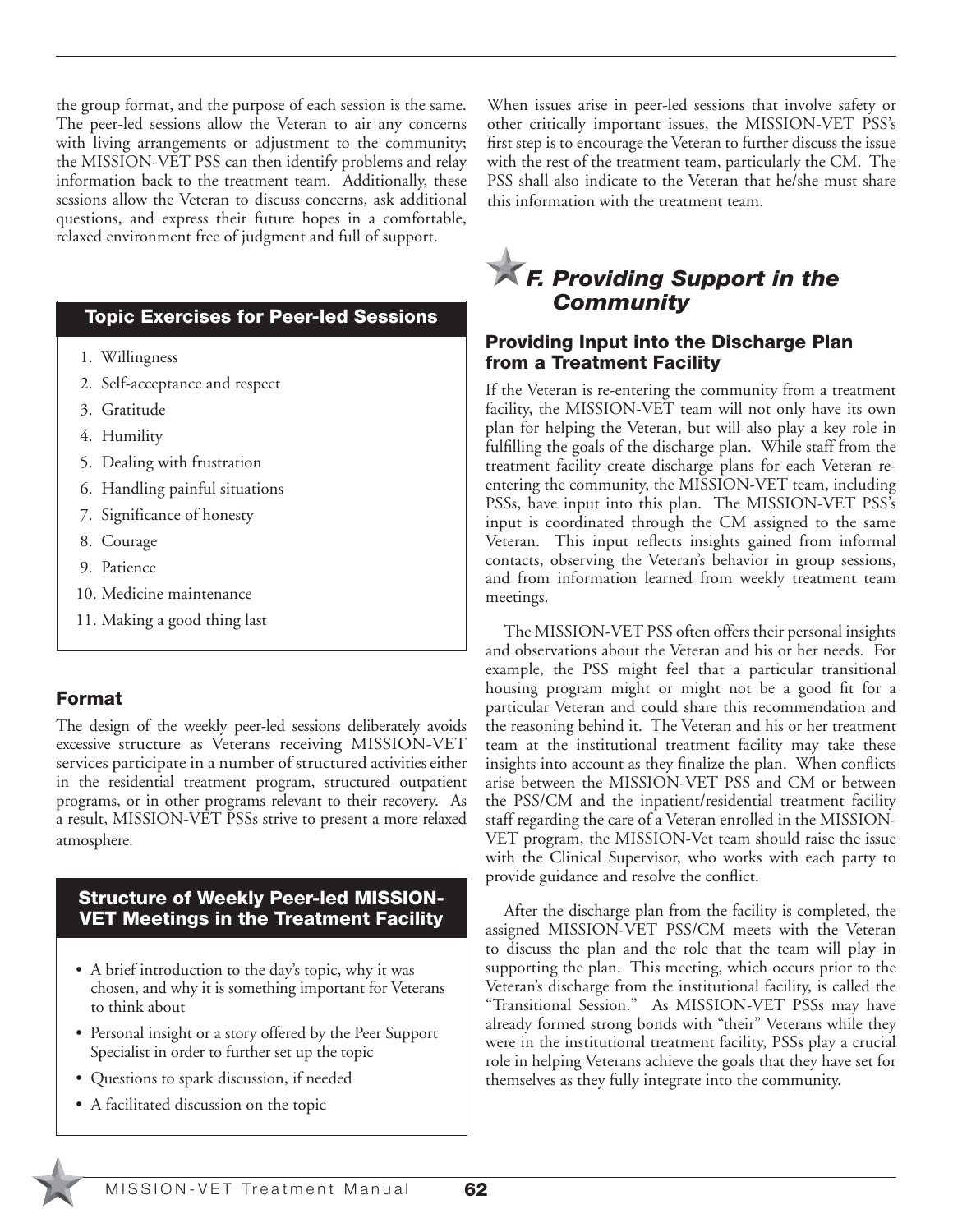#### Providing Input to the Treatment Plan when the Program is Initiated in a Community **Setting**

If the MISSION-VET PSS did not work with the Veteran while he or she was in the institutional facility, as is the case when MISSION-VET is implemented with Veterans in the HUD-VASH program, the PSS actively works with the MISSION-VET CM and Clinical Supervisor (as well as the HUD-VASH Case Manager) to develop a MISSION-VET treatment plan that provides a clear path to achieving the Veteran's goals.

#### Types of Support Provided by Peer Support Specialist

MISSION-VET PSSs offer individual support to the Veteran in areas that overlap with the support provided by the MISSION-VET CM. This includes offering support in getting and maintaining safe housing, sustaining recovery from substance abuse, managing mental health symptoms, obtaining gainful employment, and achieving educational goals. The type of support that MISSION-VET PSSs offer can be practical and/or emotional; for example, they might offer to accompany Veterans to initial mental health appointments, bring them to AA or NA meetings, tell them what to expect in a particular housing program, or offer advice and support as Veterans try to reconnect with their families. They also use specific tools and techniques, such as the "PICBA" tool for personal problem-solving (see the *MISSION-VET Consumer Workbook*), to empower "their" Veterans to become more involved in treatment decisions. Like MISSION-VET CMs, PSSs make ready use of the tools and narratives contained in the Workbook on an as-needed basis.

Below are descriptions of specific experience-based competencies that PSSs have and real case examples of how PSSs applied those competencies.

#### **Reducing Fear**

Achieving life goals requires overcoming fear of failure and fear of the unknown. Having been homeless and through institutional treatment, Veterans might doubt their ability to succeed on their own, to remain sober, and to adjust to work and other aspects of community life with which they have become unfamiliar. Veterans might also fear taking medications or being stigmatized in the community as a result of their conditions or treatment. Having been through similar experiences, MISSION-VET PSSs are able to provide emotional support and practical advice for facing these challenges. A Veteran might call because he or she had a "drug dream," had a fight with a spouse or partner, or is simply feeling the urge to use.

#### *Peer Support in Action: Example 1*

*"Isaac" was so debilitated by his co-occurring mental illness, drug addiction, and alcoholism that he could not by himself take the necessary steps to secure housing, even though he had enough money for a place to live. Isaac had already been asked to leave the VA residential treatment facility due to his continued use, and his MISSION-VET PSS had helped him find transitional housing. Now, Isaac faced eviction from transitional housing after he relapsed, and in a panic he called the same PSS for help.*

*By facilitating access to resources, the MISSION-VET PSS was able to find Isaac a secure house located close to the VA hospital, where the MISSION-VET team could monitor and support him during this critical time. With this new housing placement arranged by his PSS, he was able to easily acquire his medications, get mental health counseling and treatment, and take care of other VA-related business. Throughout this process his PSS provided encouragement, support, reassurance, and positive feedback to help Isaac overcome his paralyzing fear and take the necessary steps back to a positive lifestyle.*

#### **Accompanying Veterans**

Another way in which MISSION-VET PSSs can provide practical support to Veterans is to accompany them to their first few mental health appointments, as they learn unfamiliar public transportation systems, or when they need to buy groceries or shop for clothes. The PSS continues to accompany the Veteran on these activities until they are comfortable doing such tasks on their own. For example, a PSS who has shopped for a child before might accompany a Veteran who is trying to reunite with his family to help him buy clothes for his children.

This support can be especially critical in times when the Veteran stumbles on his or her recovery path. The MISSION-VET PSS can provide moral support if the Veteran becomes homeless or begins using again by accompanying him/her to a shelter, detoxification facility, or the hospital.

#### **Promoting a healthy lifestyle**

A healthy lifestyle includes eating well, getting enough sleep, and exercising regularly. Sleep, exercise, and nutrition can all play a positive role in relieving stress and improving mood, while smoking and caffeine might have negative impacts. While recognizing that "old habits die hard," the MISSION-VET PSS can help to promote healthy lifestyles with new habits of self-care.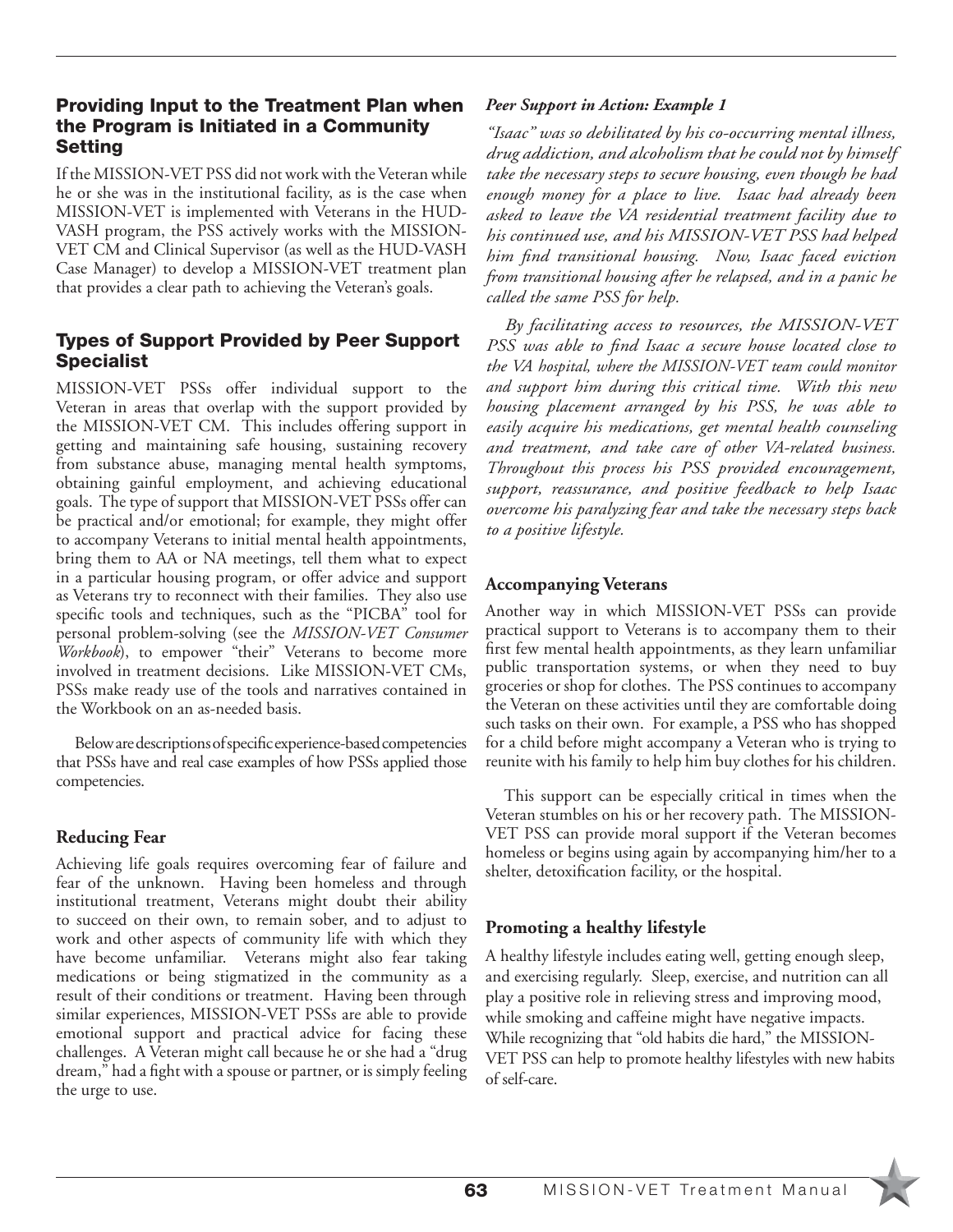#### *Peer Support in Action: Example 2*

"*Ricardo" had recently received housing in the community after completing residential treatment at the VA. However, one month after he had gotten his own housing, he relapsed and subsequently became homeless due his inability to pay rent. Ricardo started living on the street, stopped eating and bathing, and could not hold down a job. His MISSION-VET PSS arranged a face-toface meeting with him and talked to him about his weight loss, disheveled appearance, and inattention to personal hygiene. His PSS asked him directly, "What do you need to get back on the road to recovery?" Ricardo knew that he needed the very things he had given up—a roof over his head, a place to shower, and food. This meeting with his PSS helped Ricardo realize that before he could value and retain these things in the future, he needed to understand the reasons that he gave them up in the first place. Ricardo acknowledged that he had gotten comfortable with his present condition and stopped putting in the necessary work to maintain his recovery.*

*Once Ricardo determined to pursue a healthy way of life, his PSS helped link him to a detoxification program and then a bed at the Salvation Army. Because there were no available apartments in his previous community and the VA homeless program did not have any openings, his PSS helped Ricardo find another long-term residential program in the community. His PSS also helped him retrieve and use the healthy living tools he learned while enrolled in MISSION-VET during an earlier VA residential stay, including information on the importance of hydration, selecting healthy foods, avoiding unhealthy foods, monitoring caloric intake, and exercising. With ongoing peer support, Ricardo began reclaiming his recovery by attending programs, taking classes, and seeing his family. He began feeling better about himself and regained his confidence in his ability to achieve his recovery goals and has just received a permanent housing placement through the HUD-VASH program.* 

#### **Socializing**

For Veterans who are transitioning back into the community, having drug-free social events in which to participate and friends with whom to spend time can have a positive impact upon recovery. Because the MISSION-VET intervention lasts only a limited period of time (2 months, 6 months, or 12 months), developing positive and drug-free social relationships can become an important source of support after the program ends.

The MISSION-VET PSS primarily relies on AA and NA social events because these events tend to be larger and better established, offering Veterans in the MISSION-VET program certainty that the event will be well-attended and thus worth their time. Such 12-step events might include dances or other enjoyable activities.

At times, MISSION-VET PSSs may also set up small, informal social events for Veterans on their caseload. For example, a PSS might get together with three or four Veterans to eat pizza and play pool, each chipping in if another Veteran who attends does not have enough money to participate.

Especially as Veterans return to work, social events are more likely to be successful on evening or weekend hours. Ideally, the work schedules of MISSION-VET PSSs will include some evenings and weekends. Indeed, one of the hallmarks of peer support is that it is generally available when more traditional services are limited and when Veterans are most in need of natural support and opportunities for social connectedness. Although MISSION-VET PSSs have a working schedule that mostly follows "normal business hours," employing a mechanism that allows them to use "comp time" to shift their working hours, when necessary, is useful. However, PSSs also tend to have natural contact with Veterans during nights and weekends since they often participate in the same type of activities as a part of their own personal lives (for example, going to AA or NA meetings/activities, church, and grocery shopping).

#### **Achieving goals**

As someone who has had experiences similar to those of the Veterans enrolled in the MISSION-VET program, the PSS often has excellent insight into what can be considered realistic goals for Veterans to set and achieve. Veterans who are really struggling might have goals that seem trivial to an outsider, but which are understood by those who have experienced similar struggles. For example, a person who is feeling extremely depressed might have as a goal to smile three times per day or to go out in public twice a week and talk to someone. Of course, MISSION-VET PSSs should help set goals as high as the Veteran wishes, with shorter-term objectives being developed in the interim. After goals are set, it is important for the MISSION-VET PSS to regularly check in on the status of those goals in order to ensure progress.

#### *Peer Support in Action: Example 3*

*"Earl" faced a financial barrier to getting his driver's license back. He had accumulated many fines over the years and could not pay them on the salary he earned at his current job. His assigned MISSION-VET PSS had also experienced a struggle with outstanding fines and explained to Earl how he had set paying off his fines as a goal and decided to quit smoking as a way of saving money to pay off those fines so he could get his license back. Using the eight dollars a day he had spent on cigarettes, the PSS was able to slowly pay off his fines and get his driver's license back. Even now that he has paid off his fines and has gotten his license back, he has decided to no longer smoke cigarettes. The PSS's sharing of his personal experiences showed Earl that the barrier he faced was not an insurmountable problem, helped motivate Earl to seek a better paying job with the VA, and also modeled healthy behavior*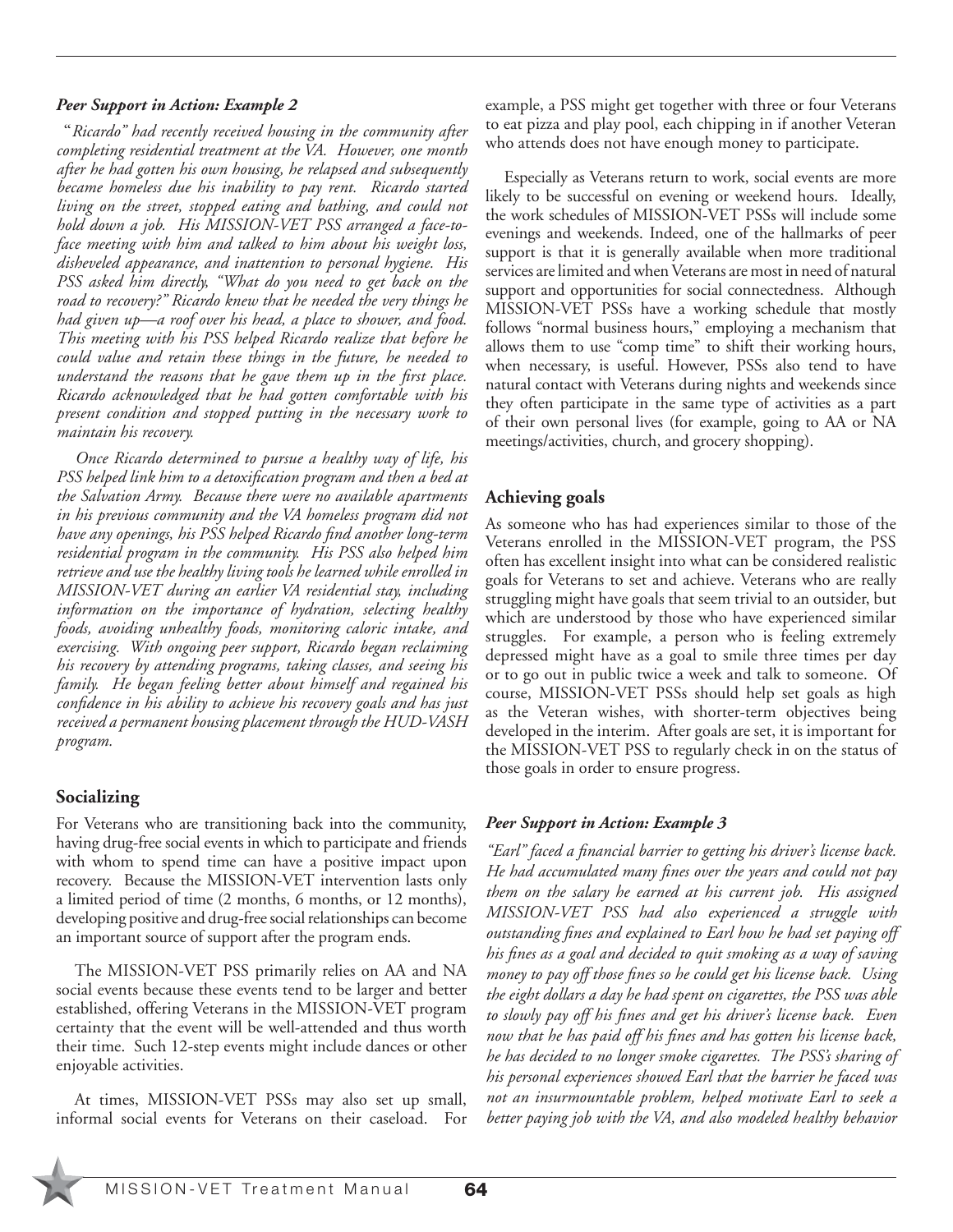*(smoking cessation). Through perseverance, Earl got that VA job and was finally able to pay off his fines.*

#### **Working**

As someone undertakes the responsibilities of a full-time job after experiences similar to those of the Veterans currently enrolled in the MISSION-VET program, the MISSION-VET PSS is a natural role model for providing support to a Veteran who is considering returning to work, trying to find the right job, or adjusting to working life.

Many Veterans in the MISSION-VET program have extensive criminal records and limited work experience; therefore, they often have difficulty finding a job or have to start out working in less desirable positions. The role of the MISSION-VET PSS is to reinforce the work that the staff from the institutional treatment facility does in preparing Veterans for work—teaching them how to address questions that interviewers might have about their pasts, stressing to them the need for punctuality and showing up for work every day or helping them cope with unpleasant work experiences.

#### *Peer Support in Action: Example 4*

*Marcus lost a well- paying job with the VA when he relapsed to cocaine use. He asked for support from his MISSION-VET PSS, who understood first-hand the impact of losing a good job. Other opportunities for Marcus were very limited, and his PSS offered to help Marcus find a temporary job at a nursing home where he had previously worked. The pay for this job was much lower than Marcus's previous position at the VA, and Marcus was not sure he could get by on the reduced income. In fact, he did lose his apartment, but his MISSION-VET PSS helped him to return to the VA residential facility. Throughout the process, his PSS helped him keep his head up, pointing out that the job in the nursing home was "a step down in wages, but a step up in humility." His PSS also encouraged him to learn from his experience, suggesting that "he was being tested on the little things before he could go back to the bigger things."*

*This particular MISSION-VET PSS drew from his own experience working at the nursing home for nine dollars an hour, explaining to Marcus the new perspective he had gained. He told Marcus, "you must have gratitude for what you are accomplishing now," rather than dwelling on the past. "You depleted your 401K to get high, and you're not going to get that back," he said. Yet he helped Marcus realize that he would have to take things slowly in rebuilding his finances and helped him use his limited income to his advantage.*

#### **Addressing Stigma**

While reports indicate that mental illness and substance abuse problems are widespread, stigma continues to be a prominent problem individuals face during recovery (Corrigan, 2004; NAMI, 2010) and has been linked to an increased risk for negative outcomes, which include reduced employability, imprisonment, and homelessness (Browne, 2007; Corrigan, et al., 2007; McNiel, et al., 2005). As such, stigma is a barrier that may impede treatment and recovery goals integral to the MISSION-VET program.

Traditionally, stigmatization has been defined as the process by which individuals who lack certain characteristics or traits belittle other individuals who have them (Piner & Kahle, 1984); however, stigma has further been broken down into two critical components: public and self-stigma. Public stigma occurs when there is a reaction toward a specific group of individuals who share a negatively viewed trait (Corrigan, 2004), while self-stigma results from one's own reactions toward oneself due to membership in a stigmatized group (Corrigan & Watson, 2002). Moreover, self-stigma has been associated with decreases in self-esteem and self-efficacy, which may hinder motivation toward participation in activities that would promote recovery (Corrigan, et al., 2006), such as applying for a job or approaching a landlord for a housing application after one or more failed attempts. Although public and self-stigma can be viewed as separate, it is important that MISSION-VET PSSs consider both, as each of these components often act together and build upon each other.

For example, if a Veteran with COD encounters a landlord who is hesitant to rent to them due to their diagnoses (public stigma), he/she may internalize this stigma (self-stigma), which in turn may negatively impact perceptions of his/ her own capabilities and decrease his/her motivation toward approaching another landlord with a new housing application. However, MISSION-VET PSSs who can identify with "their" Veterans may provide an essential safeguard that helps prevent the negative consequences of stigma cited above by using two key strategies: contact and education (Corrigan, 2004).

*Contact.* Contact usually involves face-to-face interactions with individuals from the stigmatized group and has sometimes been paired with brief education programs that have been associated with changes in stigmatizing behavior (Corrigan, 2004). Unique to the MISSION-VET model is the opportunity to combat self-stigma in Veterans struggling with recovery by providing regular contact with a positive role model. This has two benefits. First, participating Veterans have an opportunity to witness that another Veteran with a mental illness and substance abuse disorder can be successful (dispelling the myth that this group cannot succeed). Second, Veterans can learn concrete strategies from those who have faced and successfully overcome the challenges of stigma while working toward recovery.

*Education.* Having direct access to a contact, or role model that they can turn to may not only serve to combat negative reactions toward the self, but may replace these same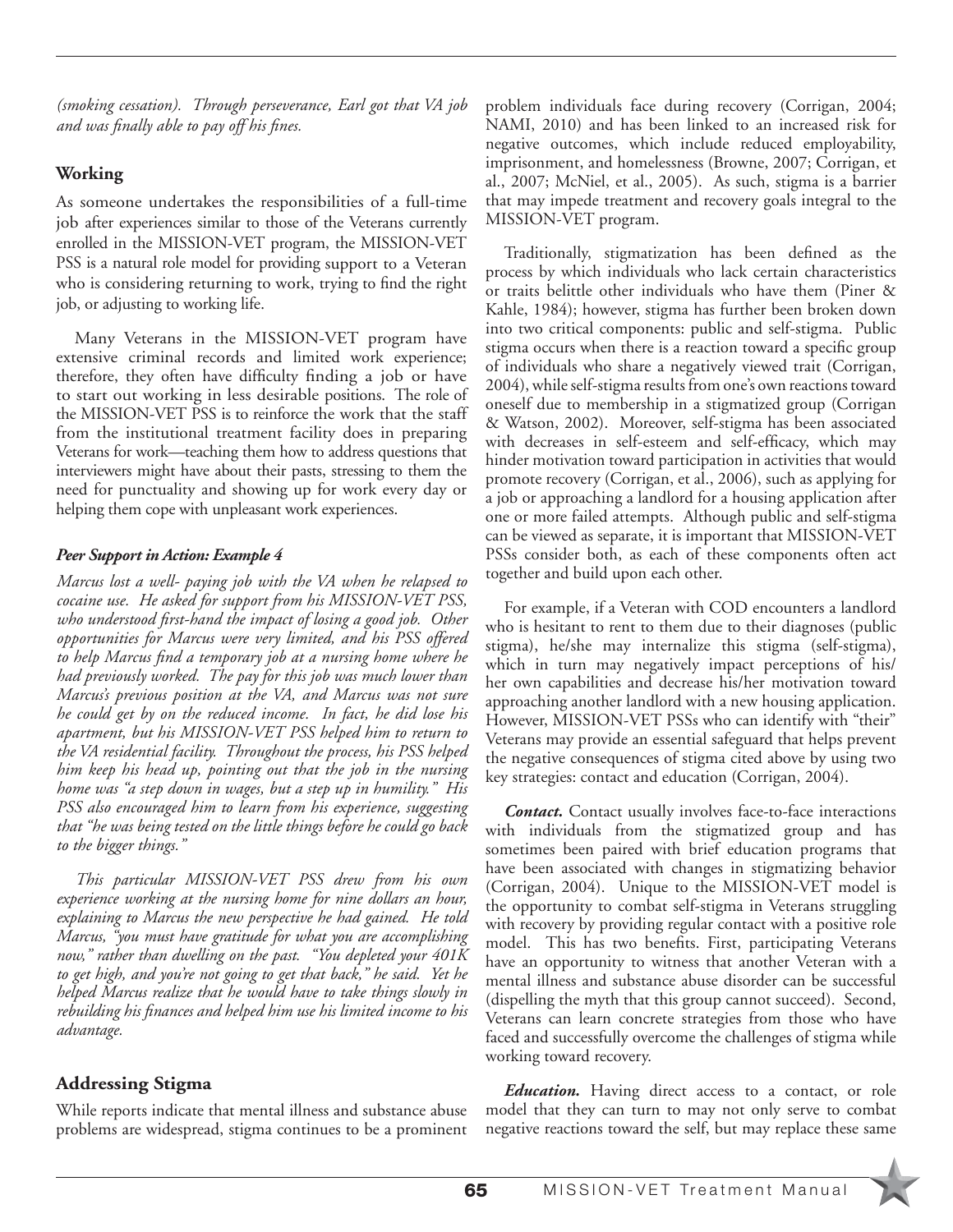reactions with hope. Furthermore, MISSION-VET PSSs can share the knowledge that they acquired through their own similar experiences to educate the Veteran on how to best approach these and other similar situations in which the Veteran feels stigmatized. In this way, MISSION-VET PSSs can help divert otherwise potentially debilitating outcomes associated with stigma.

MISSION-VET PSSs are encouraged to check in with Veterans to assess and address any issues surrounding stigma that may ultimately impede recovery, as they may not always be directly reported by the Veteran. In addition, as Veterans make their way through the MISSION-VET program, they will experience varying degrees of progress in comparison to other Veterans. MISSION-VET PSSs are encouraged to monitor and address any situations involving stigma among Veterans in order to promote a safe environment where each Veteran can continue to share, grow, and progress comfortably at his/her own pace. Due to their unique role, MISSION-VET PSSs are also encouraged to monitor and address any issues regarding stigma that may impede their own recovery with a source of support outside the program.



MISSION-VET PSSs receive training from a number of sources. Some of the day-to-day informal training of PSSs is discussed in the Clinical Supervision chapter of this treatment manual (please see Chapter VIII: Core Competencies for Clinical Supervisors for more information). The formal training in which the MISSION-VET PSS participates should include internal training on program issues and operating procedures, certifications required by MISSION-VET PSS's VA or affiliated/employing homeless program, as well as training for consumer-providers on mental health and COD provided by an outside agency. Additionally, MISSION-VET PSSs have identified other areas in which training would be helpful and for which further training venues are being identified and/or developed.

#### Internal Training

In addition to basic orientation (such as timekeeping) offered to both MISSION-VET CMs and PSSs, the MISSION-VET program provides training to PSSs on a number of topics relevant to their job, including:

- Confidentiality policies
- Research and documentation policies
- Crisis management
- Expectations of the position

#### VA Stance on Training of Peers

Currently, PSS's hired as official VA Peer Support Technicians are required to "demonstrate competency" within one year of their hire. This could involve either taking and passing one of the approved peer certification courses mentioned above or passing the competency assessment developed by the VA. To support the training of VA Peer Support Technicians, the VA's Office of Mental Health Services, Psychosocial Rehabilitation Section, will soon be releasing the VA's *Peer Support Technician Training Manual.* The manual was adapted from the 2007 National Association of Peer Specialists (NAPS) *Training Manual* with input from peer support practitioners across the United States. The manual will focus on the Peer Support Technicians' competencies, which were derived from a synthesis of six prominent peer training and certification programs in the United States. It is anticipated that various staff all across the VA will use the *Instructors Manual* to develop a course that Peer Support Technicians can complete.

#### Third-Party Training Nationwide

Currently, training for PSSs varies widely across the country in breadth, scope, and length, ranging from 30 hours to 28 weeks. One of the most highly regarded training programs is the curriculum developed through the Georgia Peer Support Certification Project. The Georgia program is a comprehensive, classroom-based, 40-hour, 30-module curriculum covering peer support, psychosocial rehabilitation and recovery, the impact of diagnosis on self-image, effective communication skills, and the basics of documentation. In addition, the Depression and Bipolar Support Alliance (DBSA), which works in collaboration with staff from the Georgia Peer Support Certification Program, provides an on-site, classroom-based, 40-hour training program. Both training programs include an exam that requires a minimum score of 80 percent in order to pass the course.

Most existing programs offer at least 40 hours (a useful minimum standard for peer training) and include an exam. Other nationally recognized programs that have trained peers are Consumer Connections of the Mental Health Association in New Jersey, Recovery Innovations in Pennsylvania and Arizona, and the Transformation Center in Massachusetts. In addition, Katz and Salzer (2006) of the University of Pennsylvania Collaborative on Community Integration summarized the details of 13 PEER training programs, all of which "certify" peers. Peer certification means that their services are reimbursable by state Medicaid programs. Many states including Georgia, Arizona, Iowa, Michigan, North Carolina, Washington, Pennsylvania, District of Columbia, Wisconsin, Hawai'i, and Florida hire certified peers. Previous PSSs have also participated in the extensive training program offered through consumer-run programs affiliated with the University of Massachusetts Medical School and other agencies.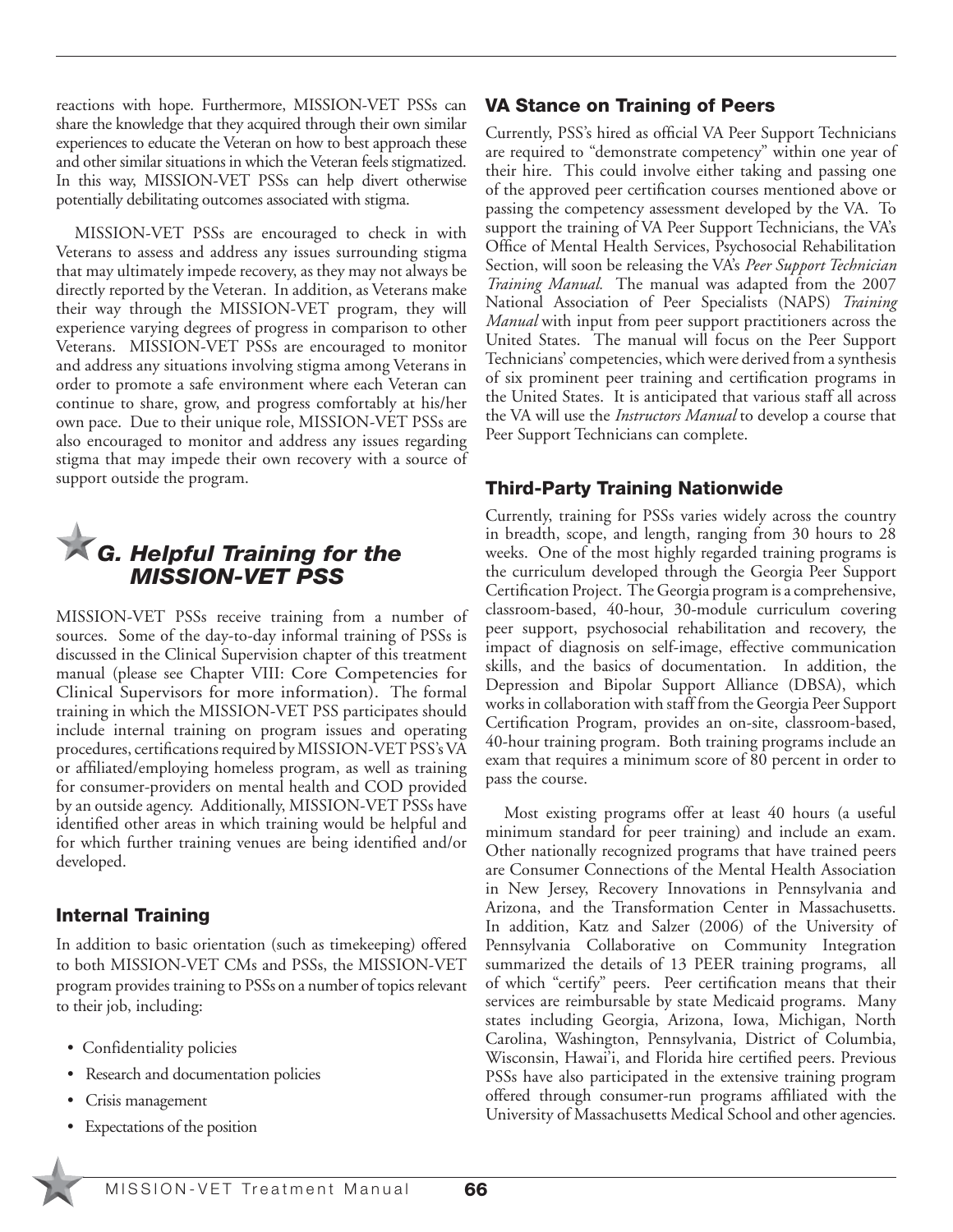#### Training Topics for Peer Support Specialists in MISSION-VET

- Basic Counseling Skills: Effective Communication and Helping
- Techniques
- Psychoeducation
- Treatment Planning
- Medication
- The Importance of Family Involvement
- Overview of Co-Occurring Disorders
- The State System of Care: Health, Mental Health, and Human Services
- Advocacy
- Crisis Intervention and Trauma
- Basic Principles of Case Management
- Cultural Competency
- Entitlement Programs
- Ethical and Legal Issues
- Professional Development
- Group Facilitation Skills
- Wellness Recovery Action Planning (WRAP)

MISSION-VET PSSs who attend training such as the ones mentioned above may be eligible for certification after accumulating 2,000 work or volunteer hours in the mental health field.

#### Training on the Critical Time Intervention (CTI) Model

Previous MISSION-VET PSSs have also participated in training offered by the CTI Project at the Mailman School of Public Health of Columbia University. This training is particularly helpful in ensuring that MISSION-VET PSSs are able to work smoothly with CMs, with a common understanding of the foundations of this type of intervention for Veterans with COD.

## Topics Covered in CTI Training

- Assessment and Prevention of Suicidal Behavior
- Counseling and Interviewing Skills
- Motivational Interviewing
- Harm Reduction
- Drug Craving
- Axis I and II Disorders
- Trauma, PTSD and the Treatment of Returning Veterans
- Mental Health Research
- Employment Challenges for Ex-Offenders
- Drugs of Abuse and Their Impact on Psychiatric **Disorders**
- Public Benefits Packages and Systems
- Culture, Mental Health and Counseling
- Psychiatric Medications

# Training on Dual Recovery Therapy (DRT)

Some MISSION-VET PSSs have also completed training on Dual Recovery Therapy (DRT) focusing on COD. The topics covered in this training are listed below.

## DRT Training Topics

- Biopsychosocial Assessment
- Differential Diagnosis
- Drugs of Abuse
- Addiction-Focused Counseling
- HIV Positive Resources/Information
- Family Counseling
- Addiction Recovery

### Training for MISSION-VET PSSs and Clinical **Supervisors**

MISSION-VET PSSs and their supervisors should pursue continuing education. The VA offers a yearly conference for all PSSs and their supervisors. The National Association of Peer Specialists, Inc. (NAPS), a private, non-profit organization dedicated to peer support in mental health systems, offers

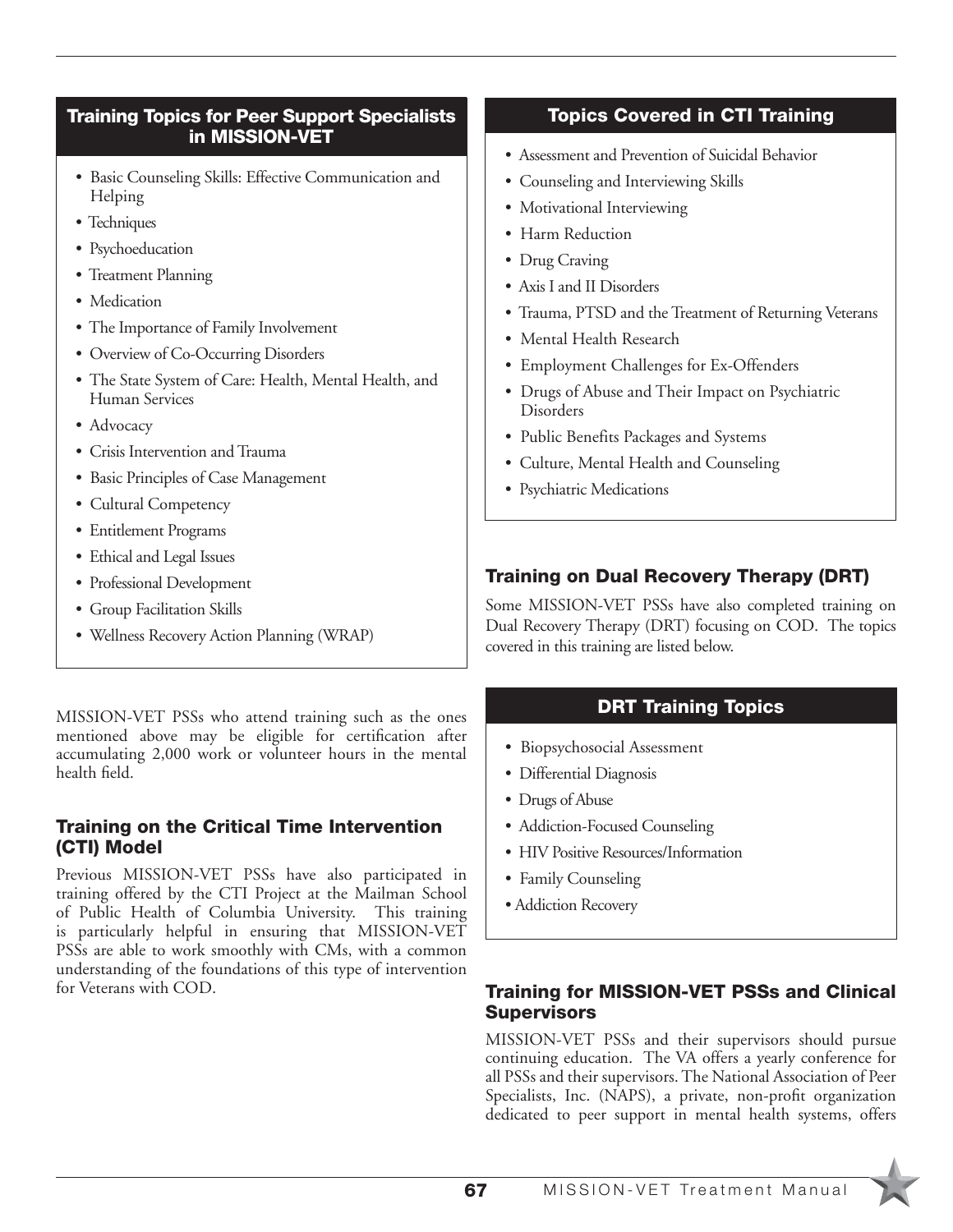an annual conference (see *http://www.naops.org/*). The U.S. Psychiatric Rehabilitation Association also sponsors a national conference and other training opportunities for peers (see *http://www.iapsrs.org/*).

#### *References*

Browne, G. (2007). Schizophrenia housing and supportive relationships. *International Journal of Mental Health Nursing, 16*(2)*,* 73-80.

Corrigan, P. W. (2004). Target-specific stigma change: A strategy for impacting mental illness stigma. *Psychiatric Rehabilitation Journal, 28*(2)*,* 113-121.

Corrigan, P. W., Larson, J. E., & Kuwabara, S. A. (2007). Mental illness stigma and the fundamental components of supported employment. *Rehabilitation Psychology, 52*(4)*,* 451- 457.

Corrigan, P. W., & Watson, A. C. (2002). The paradox of self-stigma and mental illness. *Clinical Psychology: Science and Practice, 9*(1)*,* 35-53.

Corrigan, P. W., Watson, A. C., & Barr, L. (2006). The selfstigma of mental illness: Implications for self-esteem and selfefficacy. *Journal of Social and Clinical Psychology, 25*(8)*,* 875- 884.

Katz, J. & Salzer, M. (2006). Certified Peer Specialist Training Program Descriptions. Philadelphia, PA: University of Pennsylvania Collarborative on Community Integration. Retrieved November 2, 2010 from http://www.upennrrtc. org/var/tool/file/33-Certified%20Peer%20Specialist%20 Training%20-%20PDF.pdf.

McNiel, D. E., Binder, R. L., & Robinson, J. C. (2005). Incarceration associated with homelessness, mental disorder, and co-occurring substance abuse. *Psychiatric Services, 56*(7)*,* 840-846.

Piner, K. E., & Kahle, L. R. (1984). Adapting to the stigmatizing label of mental illness: Foregone but not forgotten. *Journal of Personality and Social Psychology, 47*(4)*,* 805-811.

*What is mental illness: Mental Illness Facts* (2010). Retrieved October 27, 2010 from http://www.nami.org/Content/ NavigationMenu/Inform\_Yourself/About\_Mental\_Illness/ About\_Mental\_Illness.htm